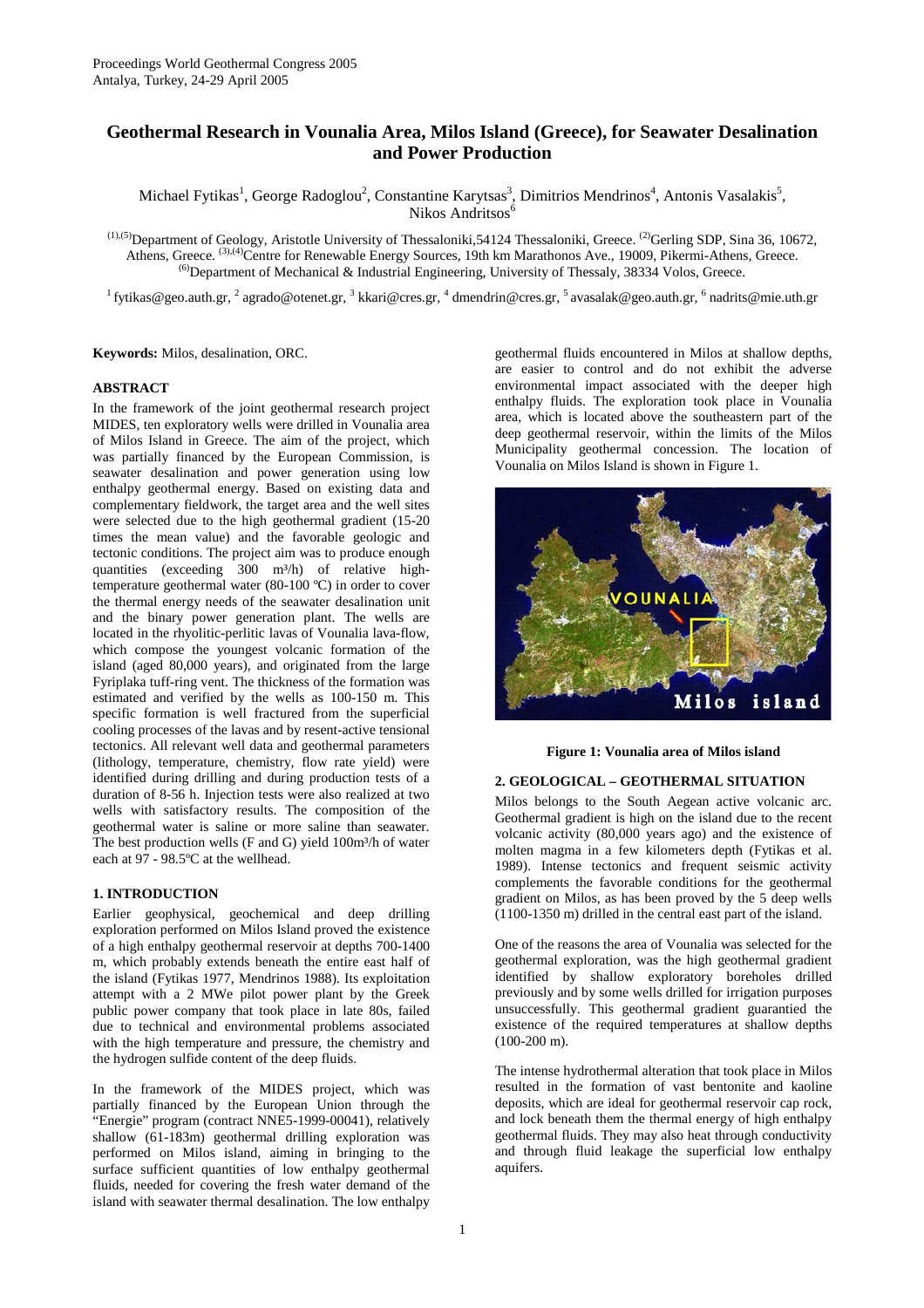Given the availability of the required temperature at shallow depth, the question was to find formations of high permeability, which can yield the necessary quantities of geothermal water. On the other hand, we wanted to avoid non condensable gases (mainly the annoying  $H_2S$ ), high total dissolved solids (up to 150,000 mg/L at the separated liquid phase at atmospheric pressure) and high temperatures prevailing within the metamorphic basement or the overlaying neogene marine limestones. The older volcanic products in the area (0.5 to 3.5 million years old) that lay on top of the limestones are usually hydrothermally altered and do not have sufficient water bearing ability. Due to the absence of permeability heat flow through them is conductive.

Permeability in upper, younger and non-altered formations bearing water heated preferably by conduction, with limited mixing with the deeper geothermal fluids, which have high content in dissolved solids and possibly in dissolved gases, was an attractive solution. For this reason, the Vounalia area was selected, where rhyolithic-perlitic lavas from Fyriplaka complex are encountered, which are the most recent among all volcanic formations of Milos and nearby islands. These lavas form thick flows originating from Fyriplaka tuff ring, move NW and end in the bay of Milos.

Due to their high viscosity, the lavas form layers of thickness exceeding 100 m and are intensively fractured. Their fracturing occurred during the cooling process of the lavas. Intensive fracturing coupled with intensive active tectonics, resulted in extremely favorable conditions of permeability within this thick lava layer.

This lava layer forms a quite continuous aquifer with water level approximately at the sea level, as proved by all wells drilled for MIDES project. Although a conductively heated horizon was originally expected, water chemistry in some wells indicates also considerable mixing with deeper geothermal fluids, which is one of the components constituting the water of the aquifer, the other two being meteoric waters and seawater. This water type has similar characteristics with the hot springs encountered in some coastal areas of the island.

The aquifer temperature varies from 50-60ºC close to the north coast and to 80-100ºC at the interior. Well production temperature remains pretty constant during pumping, which can be attributed to the excellent water flow within the lavas, as expected. Flow rate yields differ from well to well due to different local conditions mainly. Wells that intersect fracture systems yield very high flow rates, higher than 100 m<sup>3</sup>/h, with very small water level decline and short recovery period. There are wells however, with flow rate yields lower than 20 m<sup>3</sup>/h. These flow rate values resulted from production tests of 56-h duration.

# **3. WELL DATA**

#### **3.1 Location, main features**

For the purposes of the MIDES project, 10 wells have been already been drilled and one is going to be drilled in Vounalia. Their location on the geologic map is shown in Figure 2.

The first 3 wells, namely A, B and C are located in approximately 100 m elevation. Well B intersected a fractured zone before reaching the water level and drilling ended there. The intensively fractured zones encountered in each well are listed in Table 1, as identified from total mud losses during drilling.

Wells A and C are characterized by low permeability and production flow rate yields. Cost benefit analysis indicated that it is cheaper to drill other production wells in lower elevations, closer to the North coast, where the MIDES plant should be located, rather than connecting these wells.

The next four wells, namely wells D, F, G and H are located in medium elevation (40-60 m), are relatively close to the north coast of Vounalia, have high permeability, and flow rate yields approaching or exceeding 100 m<sup>3</sup>/h. They are best suited for production.



#### **Figure 2: Location of geothermal wells in Vounalia area.**

The remaining wells, namely E, R-I, R-II and probably the planned well R-III, are located at lower elevation (~20 m) close to the coast, have high permeability and flow rate yields, but lower temperature (50-60ºC). Within the MIDES project, they are best suited for reinjection.

#### **3.2 Lithology, well profiles**

The completion details of the wells are presented in Table 1 and their geologic profiles in Figure 3.

All wells were drilled until they either intersected an important fracture system below the water level that could yield high flow rates, such as wells F, G and R-II, or until they reached the bentonitic layers. Earlier production wells were cased by 8 inches casing, but later ones were cased by 10 inches one in order to allow the placement of a submersible pump of larger diameter and a corresponding increase in flow rate output. Water level was encountered near the sea level almost everywhere.

Regarding subsurface geology, the following three main layers have been identified: a) a top layer of rhyolitic lava flows with perlitic texture of thickness varying between 35 and 100 m, b) a layer of lahar which has either perlitic texture (wells A, C and D), or contains limestone fragments (wells E and G) and c) a deeper layer of hydrothermally altered tuffs, containing kaolin, iron hydroxides, and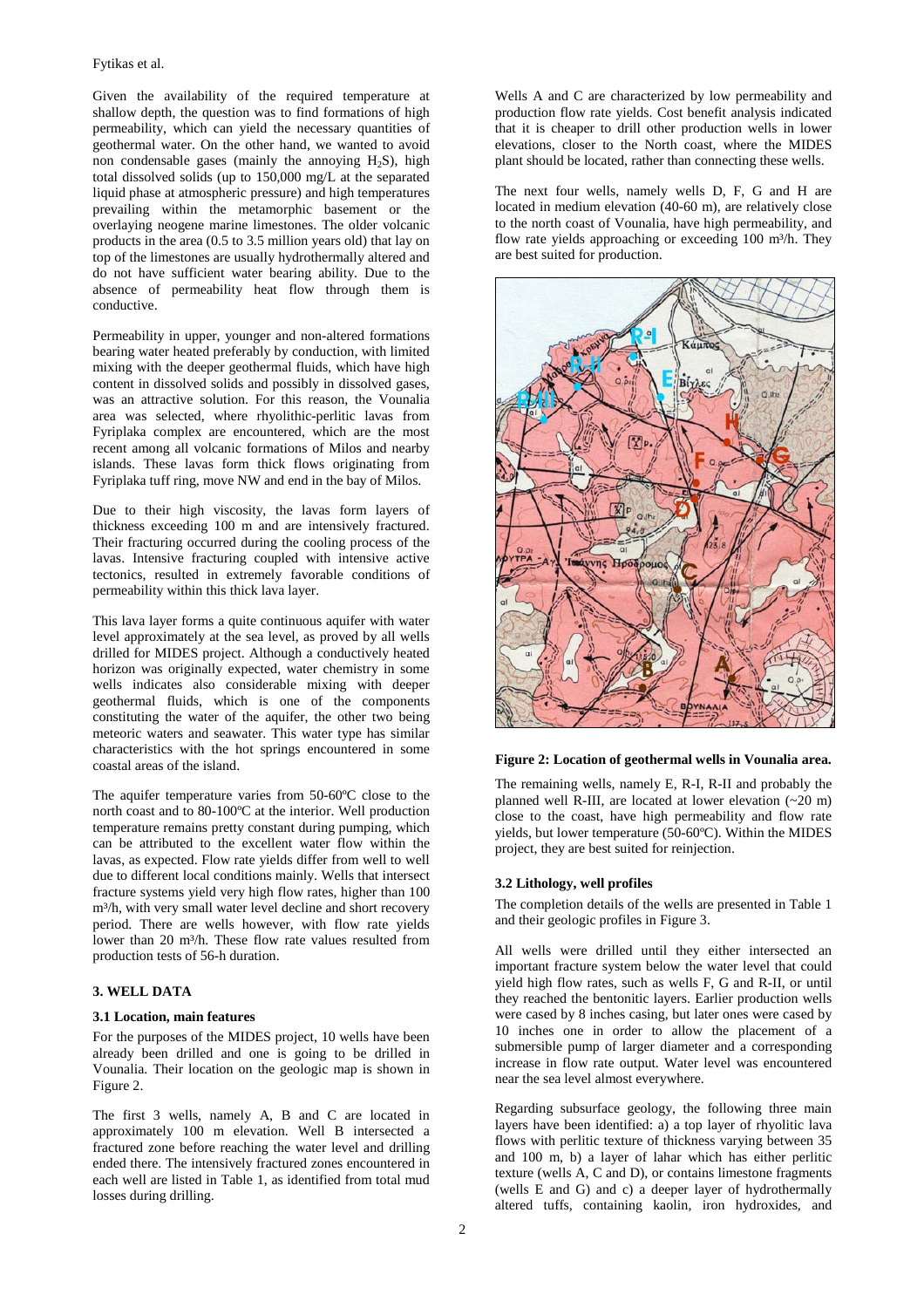montmorillonite (bentonite), the percentage of which increases with depth. The latter is believed to be the cap rock of deeper pressurized fluids of high enthalpy.

## **3.3 Temperature profiles**

Measurements of static temperature profiles took place in Vounalia wells, after allowing the temperature to stabilize for at least a few months after production tests. The only exception is well H, where available temperature data are limited to extrapolated temperatures during drilling. The results are presented in Figure 5. In general, these temperature profiles indicate the presence of two hot water permeable zones in most wells. The upper one, is located at the aquifer top, approximately at sea level elevation, and has a thickness of 10-20 m. Its temperature varies from 95ºC in well G to 53ºC in well R-II. This permeable zone lies on top of a second hot water zone, located at depths around 20 m below sea level. The latter is hotter in inland wells (A, C, D, F, G and H) with temperature 80-110ºC, and less hot in wells close to the coast (E, R-I and R-II) with temperature 40-50ºC. The temperature inversion evident in wells A and D and possibly in H, indicates horizontal flow of water within the second zone and the presence of a third deeper but of somewhat lower temperature permeable horizon there.

The static water level derived from these temperature measurements within all wells, is approximately at sea level, with the exception of well A, where is seems to be located 20 m higher, and well B, whose bottomhole lies well above the water level. The main production zones derived from temperature profiles of the wells, as well as from partial mud losses during drilling, are listed in table 1.

#### **3.4 Production and reinjection tests**

In every well except B and R-II, well completion was followed by an air-lift test, one day preliminary pumping for cleaning production zones, one day step pumping with three to five flow rate levels and finally one production test 56 hours long. Reinjection tests of 56 hours duration took place in wells R-I and R-II. Measurements of water level, flow rate and fluid temperature were taken at regular intervals. Representative results are shown in Table 1.

Production tests have demonstrated that wells D, F, G and H can deliver around 100 m<sup>3</sup>/h each of hot water 85-100°C. Well D, due to its high productivity index, can probably yield even more, with its flow rate limited by the operating parameters of available submersible pumps. During production a rise in water level was observed in wells G and H, which can be attributed to downhole boiling. Wells closer to the coast, drilled for reinjection, have also flow rate yields of at least 100 m<sup>3</sup>/h each, but of 55-60°C temperature. Water level recovery after production and reinjection testing was only a few minutes in all above wells, indicating very high permeability. On the other hand, interior wells A and C have low productivity indexes and flow rate yields 4 to 5 times less than the other wells.

## **3.5 Fluid chemistry**

The chemical analysis of the fluids produced from the geothermal wells in Vounalia, is presented in Table 2. These analyses reveal that the geothermal fluids correspond to subsurface boiled altered seawater (A, F, R-I), or to its mixtures with local meteoric waters (wells C, D and E). The effect of high temperature conditions on seawater is evident by the marked increases in calcium, potassium, lithium and silica and by the significant decreases in magnesium sulfate and bicarbonate.

The chloride content of the water from the Vounalia wells varies between 11,200 ppm for well D, which is approximately half of the chloride content of local seawater, and 30,300 ppm for well R-I, value approximately 40% higher than the one of local seawater. This chloride content corresponds to diluted (well D) or boiled (well R-I) seawater. The latter can be attributed to the deep geothermal water flowing from Zefyria plain, where the main upflow zone of Milos geothermal field is located (Mendrinos, 1988). One explanation for the chemistry of the geothermal waters of Vounalia wells is the mixing of the three primary fluids available in Milos Island. These are: a) the deep geothermal water with 45,000 ppm chloride (Mendrinos 1988), b) seawater with 21,500 ppm chloride and c) meteoric waters with zero ppm chloride.

## **4. PROPOSED EXPLOITATION SCHEME**

Water needs of Milos Island correspond to a seawater desalination unit delivering 75 m<sup>3</sup>/h of desalinated water. The multi effect distillation (MED) method is proposed for the desalination purposes, because it can use low grade thermal energy, such as hot water of temperature above 60ºC. Apart from thermal energy, the project requires electricity for the downhole pumps, the cooling seawater pumps, the desalination pumps (vacuum, distillate and brine), the monitoring and automation equipment, the lighting, etc. Overall power needs have been estimated as 470 kWe, which can be supplied by a geothermal ORC power plant. The cost benefit analysis performed for the MED device indicated that the optimum reinjection temperature is around 55ºC.

The flow chart of the proposed geothermal exploitation scheme for a seawater desalination plant, self sufficient in both thermal energy and electricity is drafted in Figure 4. The scheme includes four production wells with downhole submersible pumps delivering 360 m<sup>3</sup>/h of geothermal water of temperature 85-98ºC and four reinjection wells. Wells D, F, G and H are proposed for production, and wells E, R-I, R-II plus a new well R-III for reinjection. The ORC power generator and the MED seawater desalination unit are placed in cascade with the ORC first.

Cooling seawater flow rates have been estimated for the ORC unit at 540 m<sup>3</sup>/h, and for the MED device at 850 m<sup>3</sup>/h. Buried pre-insulated fiberglass piping with external polyethylene protection is proposed for the geothermal lines, and buried polyethylene piping for the seawater and desalinated water lines. A computer monitoring and control system is proposed. Power and data lines should connect the main plant with the wells and the seawater pumping stations.

#### **5. ECONOMIC – SOCIAL CONSIDERATIONS**

The MIDES geothermal cascade utilization scheme has been designed to be capable of producing 470 kWe from the Binary Cycle and 75 m<sup>3</sup>/h desalinated sea-water from the MED unit. The total cost of the application has been estimated as 5,200,000 €. The energy production and substitution has been estimated as 12,375 TOE per year. The water production cost of the MIDES plant has been estimated as  $1.02 \text{ }\in$  per m<sup>3</sup> of delivered desalinated water. Total annual operating costs including capital amortization are 816,033 €. After adding annual profits of 25%, the selling price of the desalinated water becomes  $1.73 \text{ } \in \text{per}$ cubic meter. The thermal energy production cost for the MIDES project is just  $0.0071$  EURO/kWh<sub>th</sub> including capital amortization.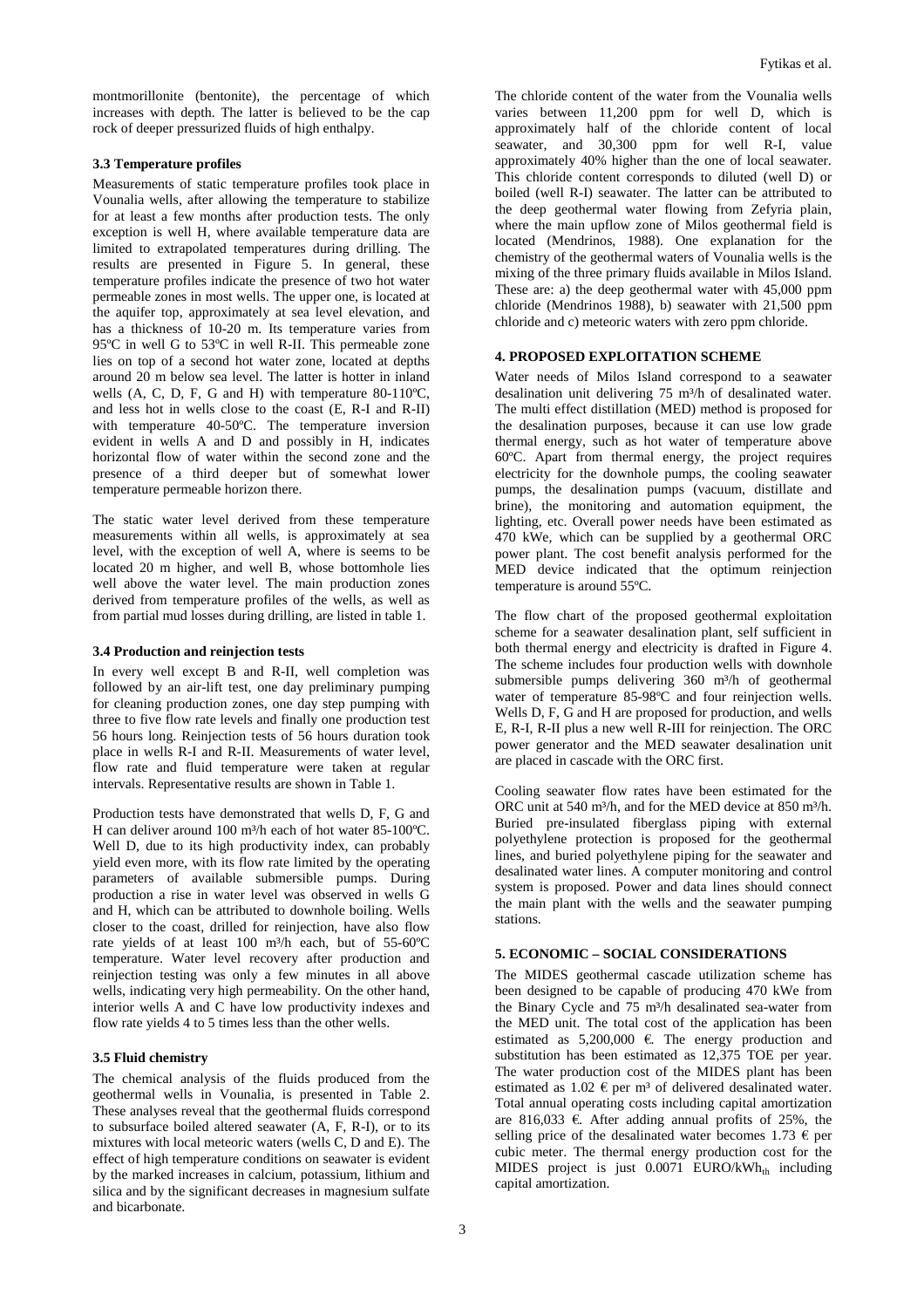When the project will be completed, the community of the island will certainly benefit from the availability of sufficient quantities of fresh desalinated water, which apart from raising local living conditions, will allow a large increase in islands' population during summer, boosting tourism and accelerating local development. Furthermore, the amount of reinjected water  $(360 \text{ m}^3/\text{h}$  at  $55^{\circ}\text{C})$  will contain enough energy for the downstream placement of additional geothermal energy uses, such as district heating, heating of greenhouses and thermal bathing.

# **CONCLUSION**

Geothermal research performed in Vounalia area on Milos island, identified an aquifer of high permeability within the perlitic lavas and lahars extending from the sea coast to more than one kilometer inland, the thickness of which varies between 100m and 150m. Prevailing temperatures are 40-60ºC at a zone extending 0-500 m from the coast, with an evident temperature inversion within the wells. At a distance approximately 1 km from the coast the aquifer temperature rises to 80-100ºC. The wells drilled can produce 400 m<sup>3</sup>/h of 85-100°C hot water, which is more than necessary for covering completely the energy needs, in terms of both heat and electricity, of a MED seawater desalination plant delivering 75 m<sup>3</sup>/h of desalinated water.

# **REFERENCES**

Fytikas M.: Geological and geothermal study of Milos island. Institute of Geological and Mining Research,

geological and geophysical research, Vol. XVIII, No 1 (1977).

- Fytikas M., Garnish,J.D., Hutton, V.R.S., Stratoste, E., Wohlenberg,J.(1989): An integrated model for the geothermal field of Milos. Geothermics, 18, No 4, 611-621.
- Fytikas M., Radoglou G., Karytsas C., Mendrinos D., Vasalakis A., Karampelas S., Darlagiannis N., Karavokyris A.: Geothermal Research in Vounalia Area (Milos Island) for Desalination and other Utilizations: Poster presented at the international conference "The South Aegean Volcanic Arc: Present Knowledge and Future Perspectives", 17-20 September (2003).
- Karytsas C., Mendrinos D., Radoglou G.: Geothermal Field of Milos Island in Greece: Current Geothermal Exploration and Development, *CD-Rom Proceedings,* Start in eine neue Energiezukunft: 1 Fachcongress Geothermischer Strom, Neustadt Glewe, 12-13 November (2003).
- Mendrinos D.: Modeling of geothermal fields in Greece, Master of Engineering Thesis, University of Auckland, New Zealand, (1988).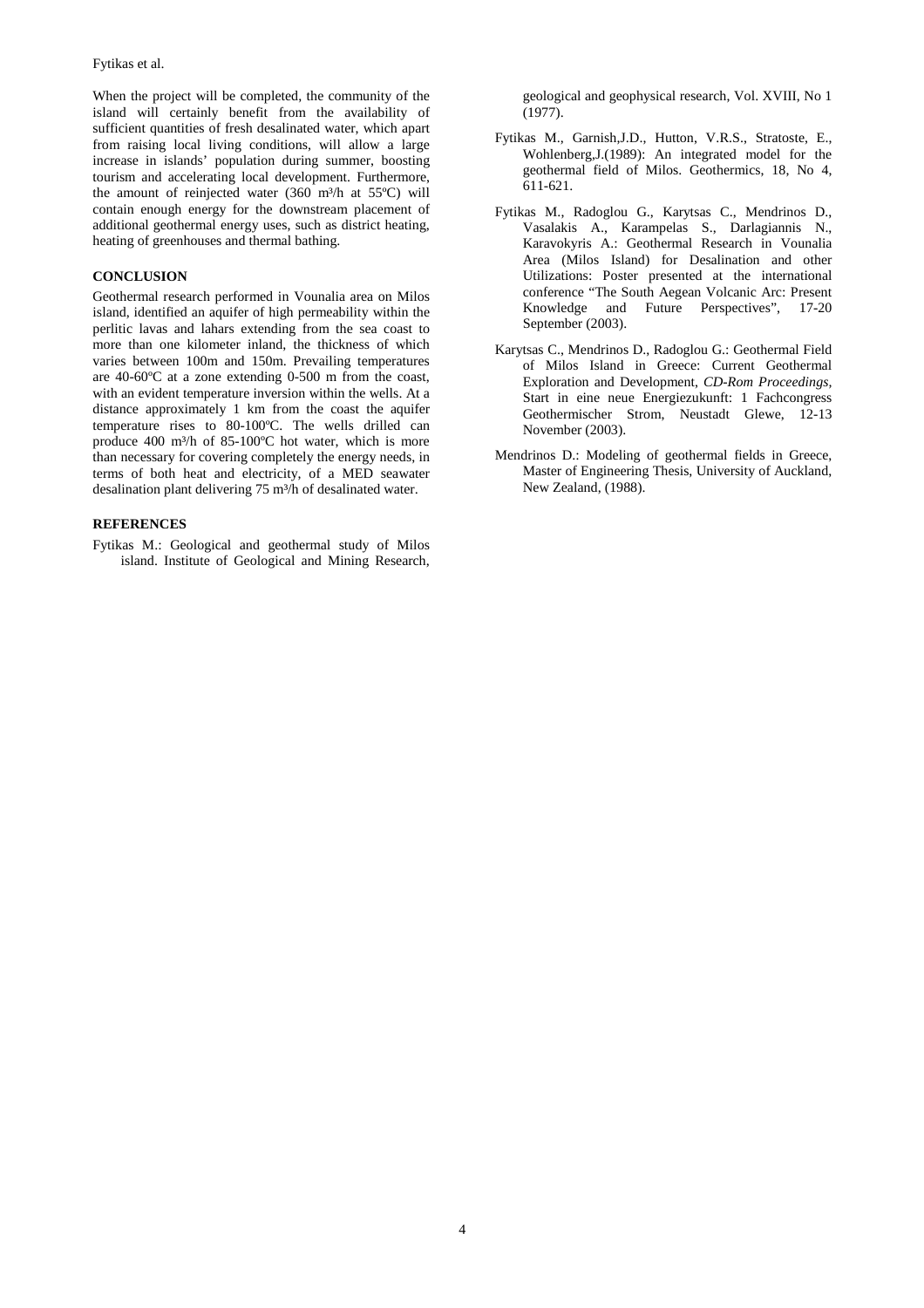





**Figure 4: Flow chart for the proposed ORC power generation and seawater desalination plant.**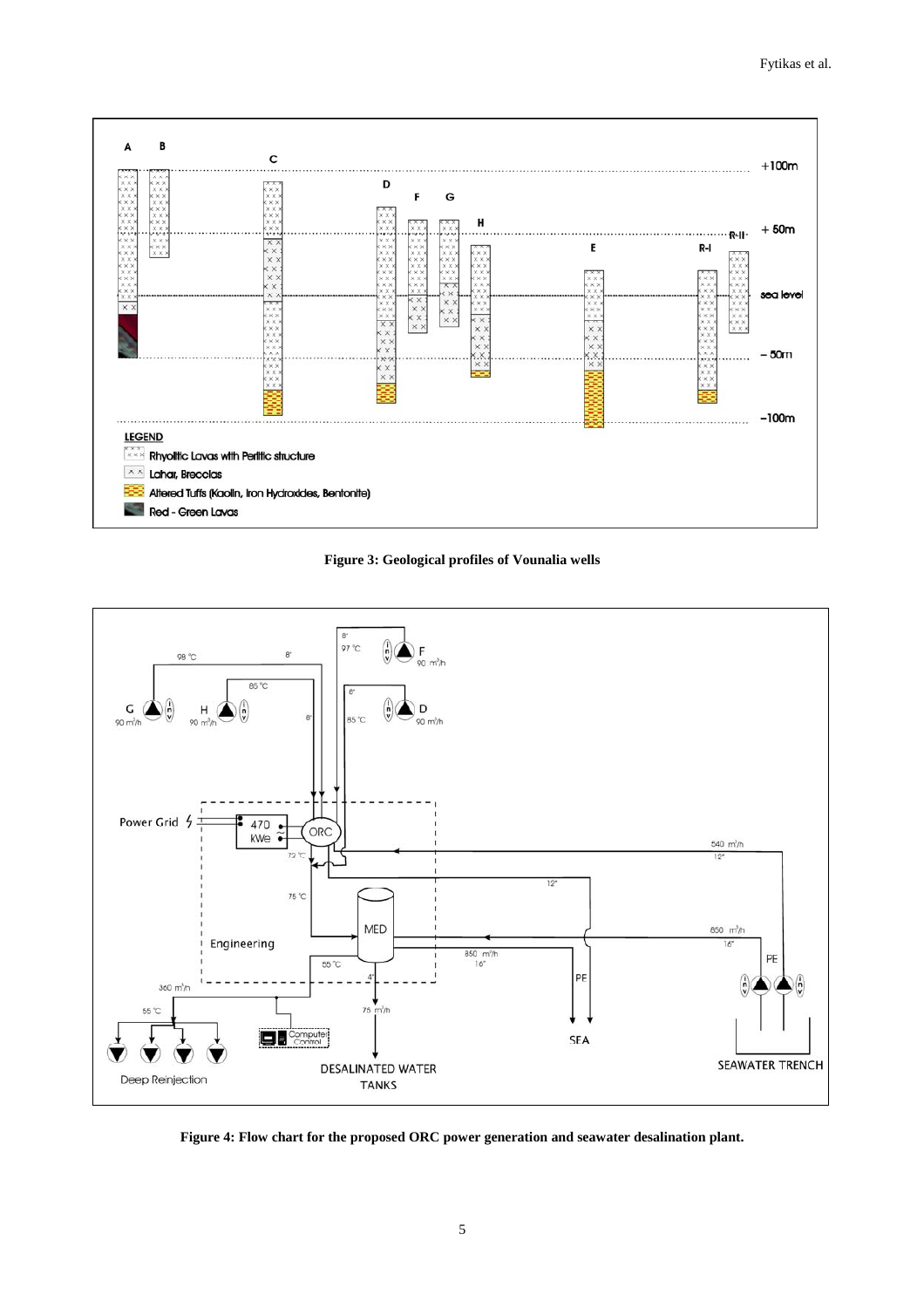

**Figure 5: Static temperature profiles of Vounalia wells.** *(\*extrapolated during drilling, measured production temperature: 87ºC)* 

| Well         | well<br>bottom, m | casing<br>$/$ liner<br>diameter,<br>inches | casing<br>shoe<br>m | static<br>water<br>level,<br>m                           | measured<br>Flow Rate.<br>$m^3/h$ | flowing<br>water<br>level,<br>m | productivity<br>(injectivity)<br>index<br>$m^3/h$ per m | water<br>flowing<br>Temp.,<br>$\rm ^{o}C$ | fault<br>zone | production<br>zones,<br>m   |
|--------------|-------------------|--------------------------------------------|---------------------|----------------------------------------------------------|-----------------------------------|---------------------------------|---------------------------------------------------------|-------------------------------------------|---------------|-----------------------------|
| $\mathbf{A}$ | 150               | $8$ "                                      | 149                 | 74                                                       | 20                                | $125*$                          | 0.4                                                     | 98                                        |               | 80-110.<br>120-150          |
| B            | 71                | $8$ "                                      | 67                  |                                                          | $\overline{0}$                    |                                 |                                                         |                                           | 65            |                             |
| $\mathsf{C}$ | 184               | $8$ "                                      | 183                 | 86                                                       | 25                                | 132                             | 0.5                                                     | 84                                        |               | 90-100,<br>160-170          |
| D            | 158               | $8$ "                                      | 152                 | 65.4                                                     | 80                                | 65.8                            | 200                                                     | 85                                        | 138           | 65-80,<br>90-110<br>125-150 |
| E            | 125               | $8$ "                                      | 122                 | 19                                                       | 100                               | 30                              | 9.1                                                     | 55                                        |               | $30-40,$<br>60-120          |
| $\mathbf{F}$ | 89                | $8$ "                                      | 82                  | 57                                                       | 100                               | 55, 18**                        | n.a.                                                    | 97                                        | 74            | 55-85                       |
| G            | 85                | 10                                         | 82., 5              | 57                                                       | 95                                | 39**                            | n.a.                                                    | 99                                        | 80            | 80-85                       |
| H            | 105               | $10$ "                                     | 84                  | 38                                                       | 60                                | 45                              | 8.6                                                     | 87                                        |               | 80-100                      |
| $R-I$        | 102               | $10$ "                                     | 98                  | 15,2                                                     | 90<br>$70***$                     | 17<br>$1***$                    | 50<br>$(5)$ ***                                         | 60                                        |               | 18-100                      |
| $R-II$       | 63                | $10$ "<br>$14.14 - 11$                     | 61                  | 27.1<br>and the company of the company of the company of | $90***$                           | $19***$                         | $(11)$ ***                                              | n.a.                                      | 59            | 30,<br>$40 - 63$            |

**Table 1: Milos-Vounalia geothermal wells summary** 

\* estimated, \*\* due to boiling, \*\*\* reinjection